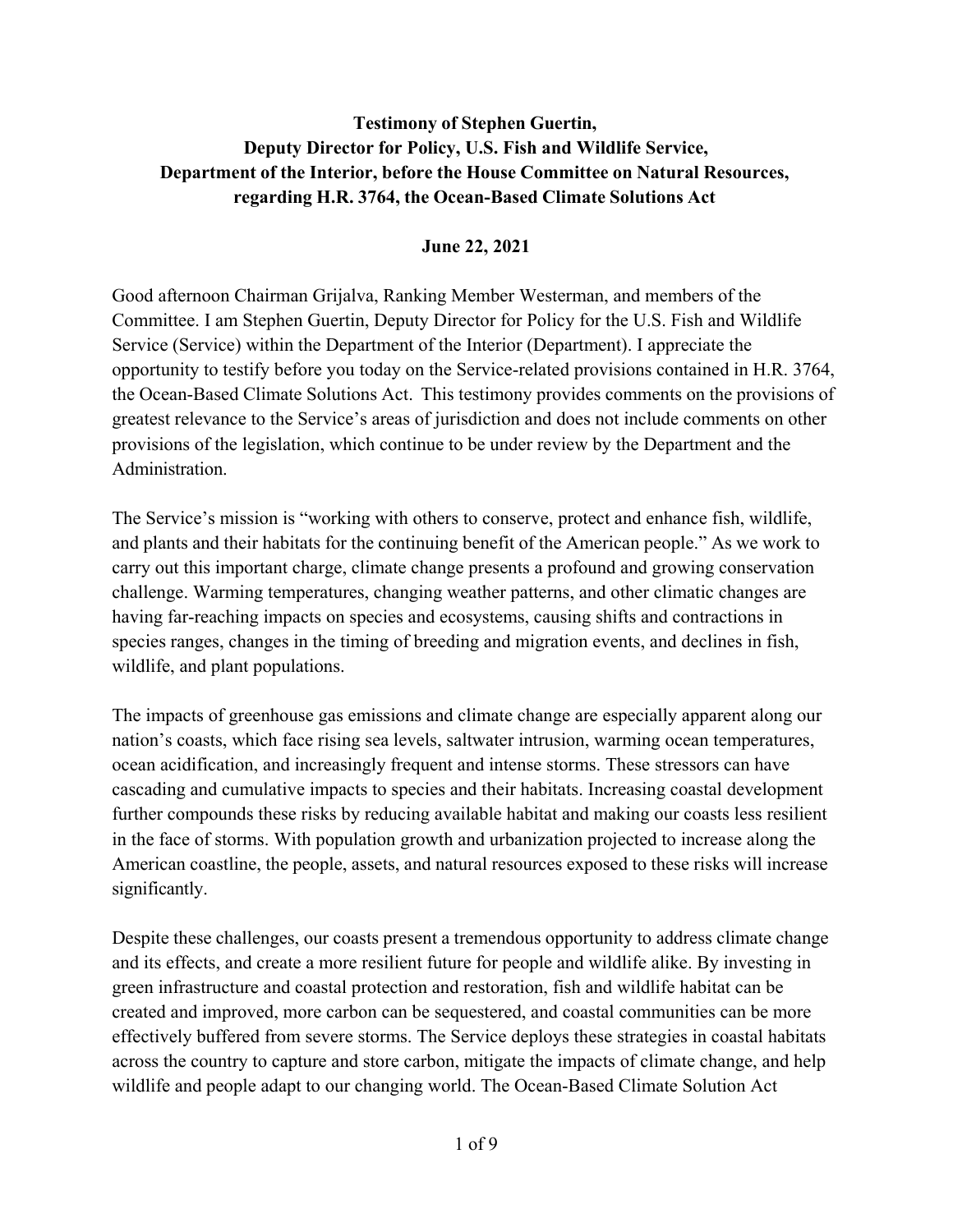recognizes the important role that oceans and coasts play in addressing climate change and its impacts on the people and natural resources that depend on them. The bill authorizes new programs and expands upon existing ones with the goal of better tackling the impacts of climate change on coastal and marine communities and ecosystems.

### **Title IV – Coastal Barrier Resources Act amendments**

Undeveloped coastal barriers and their associated aquatic habitat provide a number of benefits to the economy and society. These lands and waters serve as natural storm buffers; provide habitat for countless fish and wildlife species, including many at-risk species; support recreationallyand commercially-important fisheries; improve water quality; and create recreation and tourism opportunities that help support local economies. Development of these dynamic areas, however, often puts people in harm's way and can disrupt the natural movement and functions of the barriers, degrading fish and wildlife habitat and increasing shoreline erosion. The impacts of sea level rise and storm surge due to climate change will increase both the risk associated with developing coastal barriers and the value of these areas as cost-effective buffers to protect mainland communities against coastal storm damage.

With the passage of the Coastal Barrier Resources Act (CBRA) in 1982, Congress recognized that certain actions and programs of the Federal Government have historically subsidized and encouraged development on coastal barriers, resulting in the loss of natural resources, threats to human life, health, and property, and the expenditure of millions of tax dollars each year. The purposes of the law are to save taxpayers' money, keep people out of harm's way, and remove federal incentives to develop coastal barriers. The law accomplishes these purposes by restricting most new federal expenditures and financial assistance, including federal flood insurance, in areas designated as the John H. Chafee Coastal Barrier Resources System (CBRS).

The CBRS now encompasses about 3.5 million acres along the Atlantic, Gulf of Mexico, Great Lakes, U.S. Virgin Islands, and Puerto Rico coasts. The Service is responsible for administering CBRA, which includes maintaining and updating the official maps of the CBRS and consulting with federal agencies that propose to spend funds within the CBRS. Congress plays an important role in the implementation of the law by considering and adopting the Service's recommended maps into law.

CBRA does not prohibit or regulate development; however, it removes the federal incentives to build on these unstable and environmentally-sensitive areas. By removing federal incentives for such development, CBRA uses a nonregulatory and free-market approach to conserve and maintain these hurricane-prone, biologically-rich coastal barriers. Over its nearly 40-year history, CBRA has been successful in achieving its goals. One recent study evaluating the effectiveness of CBRA in discouraging development on coastal barriers found that the Act has been successful in its intention of decreasing development rates and densities of hazard-prone coastal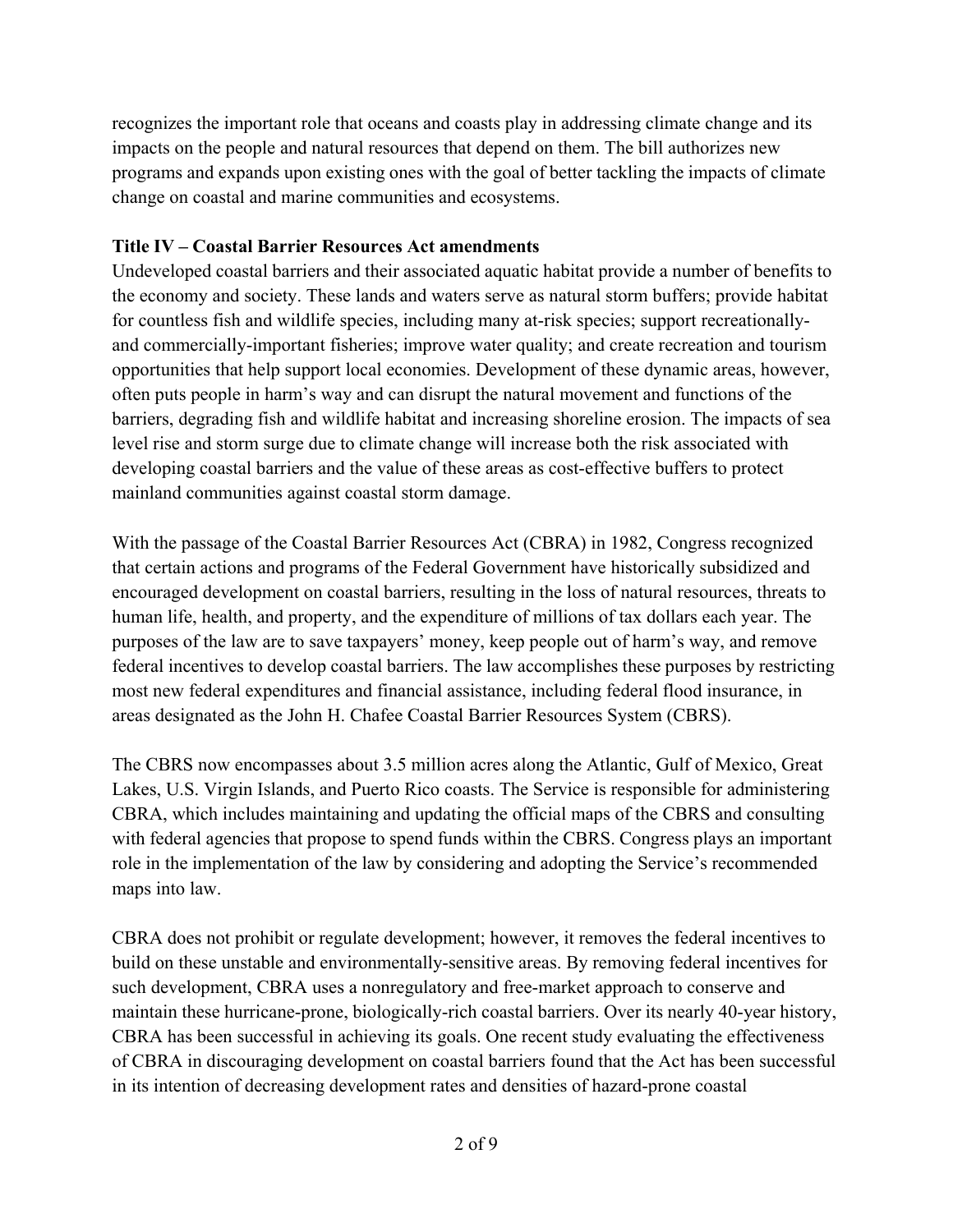areas.i Another study found that CBRA reduced federal coastal disaster expenditures by \$9.5 billion between 1989 and 2013.<sup>ii</sup>

Maintaining these natural storm buffers will be even more important as the nation prepares for more severe coastal flooding, erosion, and other anticipated effects associated with climate change and sea level rise. Title IV of the Ocean-Based Climate Solutions Act recognizes CBRA's role in mitigating these hazards associated with climate change and reducing development pressures along our coasts. The bill makes several amendments to the law to expand its geographic scope and to enhance compliance with and awareness of CBRA. The Service supports the provisions of this title, which are outlined below, and looks forward to working with the Committee on technical changes.

### *Section 401. Undeveloped coastal barrier*

The Service supports Section 401, which revises the definition of an "undeveloped coastal barrier" to remove restrictive language regarding the impact of "man's activities" on coastal barriers. Section 401 also modifies the definition of a coastal barrier to accommodate the geomorphology of the Pacific Coast and address sea level rise.

# *Section 402. Coastal hazard pilot project*

The Service supports Section 402, which authorizes a pilot project to examine application of the free market CBRA approach to certain high hazard coastal areas that are not currently a part of the CBRS. The longer-term purpose of this project is to better address coastal hazards that are increasing, such as sea level rise and storm surge. This section directs the Service to consider including within the CBRS, certain vulnerable coastal areas that would not otherwise meet the criteria of CBRA and submit to Congress a subset of draft maps delineating those areas. This pilot project could lead to future Congressional action to add such areas to the CBRS under certain conditions and may result in enhanced coastal resiliency for the longer term.

# *Section 403. Report on expanding Coastal Barrier Resources Act to the Pacific coast*

Section 403 authorizes a study on expanding the CBRS to include areas along the Pacific coast, including Alaska, Pacific Territories, and Freely Associated States. The Service supports the intent of this provision to increase the resiliency of the Pacific coastline and save taxpayer dollars. There are, however, significant geological and climatic differences between the Pacific coast and those areas of the Atlantic and Gulf coasts that meet the definition of coastal barrier under CBRA. Additionally, large portions of the Pacific coast of the contiguous United States are already either highly developed and therefore would not meet criteria for inclusion in the CBRS, or are currently protected for conservation purposes, and therefore at low risk of development. Given these significant differences between the Pacific coast and other coastlines currently subject to CBRA, the Service does not believe that CBRA is the most effective tool to achieve the goal of this section. If enacted, we would interpret Section 403 to allow for the consideration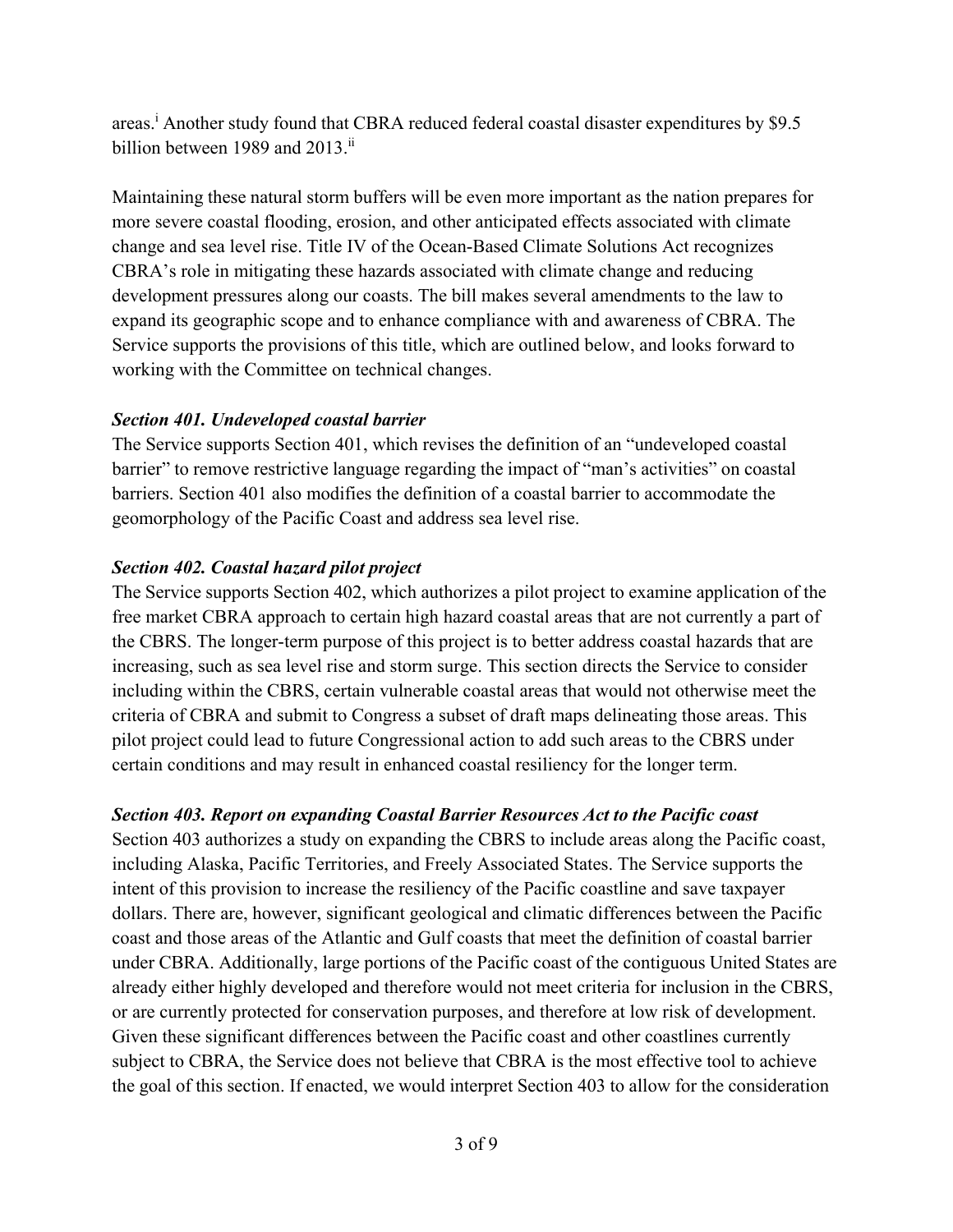of coastal high hazard areas similar to those considered in Section 402. To ensure that the potential impacts on federally-recognized tribes, indigenous communities, and cultural and historic resources are fully considered, the Service would coordinate with the Bureau of Indian Affairs and Interior's Office of Insular Affairs on a study of expanding CBRA to the Pacific Coast.

# *Section 404. Require disclosure to prospective buyers that property is in the CBRS*

Section 404 requires that sellers of real property disclose to buyers when property is within the CBRS and would require the Department to create an online reporting system for such transactions. The Service supports the goal of this provision to increase awareness of CBRA. A CBRS designation can limit the availability of federal flood insurance and other federal subsidies. When prospective buyers are not aware of a property's inclusion in the CBRS, they are unable to make informed decisions that consider the increased costs of obtaining private flood insurance. Because many sellers (and buyers) may not be aware of existing CBRS designations, the disclosure system established under Section 404 may not have the full desired effect. The Service suggests modeling this disclosure requirement after the Residential Lead-Based Paint Hazard Reduction Act of 1992, which has been highly effective at increasing awareness of lead-based paint and lead-based paint hazards before the sale or lease of most housing.

# *Section 405. Improve Federal agency compliance with CBRA*

The Service supports Section 405, which requires the Secretary of the Interior (Secretary) to annually certify to Congress whether federal agencies are in compliance with CBRA. This builds upon an existing requirement that affected agencies certify annually to the Secretary that they are in compliance with the Act. Section 405 also directs affected agencies to update their regulations and guidance, as necessary, to comply with CBRA.

# *Section 406. Excess Federal property*

The Service supports Section 406, which expands upon the existing authority for the Secretary to administratively add to the CBRS excess federal property that qualifies as an "undeveloped coastal barrier" to also allow for the inclusion of any excess federal property regardless of the degree of development.

# *Section 407. Emergency exceptions to limitations on expenditures*

The Service supports Section 407, which modifies the emergency exemption to CBRA's limitations on expenditures to better provide for critical response activities to alleviate an immediate emergency. Section 6 of CBRA provides several exceptions to the law's limitations on expenditures for federal assistance. These exemptions are divided into two broad categories – those exempted activities and projects that must be consistent with the purposes of CBRA and those that are exempted regardless of consistency.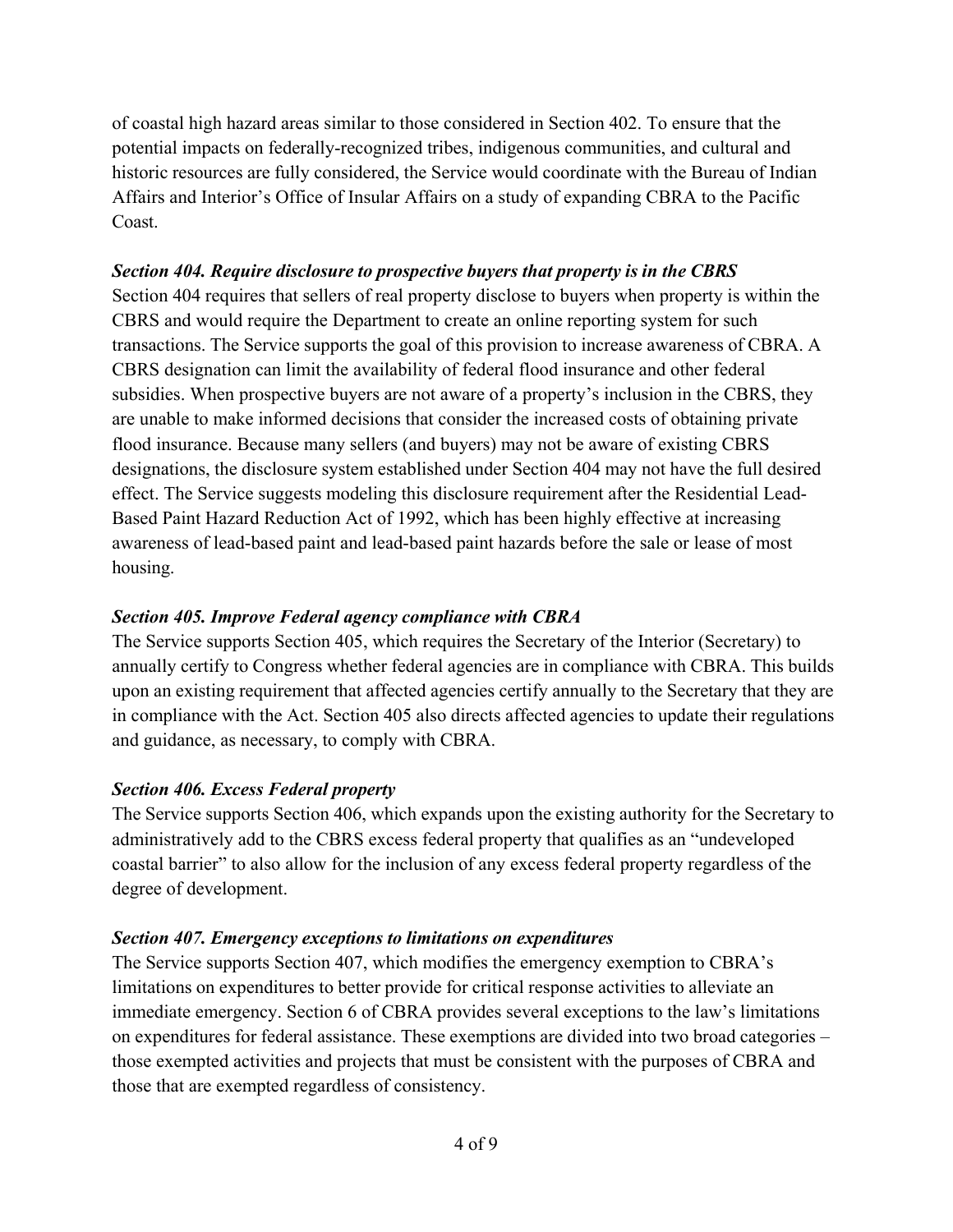Currently, the law's exemption for emergency actions essential to saving lives and protecting property and public health and safety requires that the exempted actions be consistent with the purposes of CBRA. The Service supports removing this requirement, as it is not practical for urgent life-saving emergency actions. The Service also agrees that this exception should be limited to expenditures necessary to alleviate the "immediate" emergency, consistent with the original spirit of the exception. It is the Service's view that the emergency exception should not be used to facilitate federal expenditures for property protection activities that exceed the scope and needs of the true and immediate emergency.

### *Section 408. Authorization of appropriations*

The Service supports Section 408, which reauthorizes CBRA through 2026 at an increased level. Fulfillment of this section will better position the Service to help mitigate the effects of climate change. In addition to supporting the implementation of the above provisions, the increased authorization level will allow the Service to increase its capacity to maintain and update the maps, improve public awareness of CBRA, and engage in consultation with other federal agencies.

### *Additional opportunities for enhancement of CBRA*

The Service proposes the following additional amendments to CBRA to complement and enhance the efforts contained in Title IV, H.R. 3764, the Ocean-Based Climate Solutions Act.

#### *Incentivizing federally-funded buyouts to enhance long term coastal resiliency*

With the heightened risk of sea level rise and coastal flooding, federally-funded buyouts that remove properties from the development cycle and allow them to return to their natural state are becoming an increasingly important component of federal disaster policy. As coastlines become more vulnerable to the effects of climate change, federal, state, and local governments are offering incentives in certain areas to help keep people and property out of harm's way. Such efforts can result in a patchwork of acquired properties when some property owners decline buyout offers. Because buyout programs are generally consistent with the purposes of CBRA, the Service recommends amending Section 4 to allow the Service to administratively add to the CBRS coastal barrier areas that have been offered federally-funded buyouts. This authority would build upon CBRA's free-market approach and allow property owners a choice to be fairly compensated by the federal government for transferring ownership of their property and removing it from the development cycle; or to maintain their homes in high-risk areas, but to do so at their own expense, without future federal financial assistance.

#### *Mapping progress and timely adoption of recommended maps*

An important step in solidifying CBRA's conservation legacy is the digitization and modernization of the maps upon which the law is based. The official maps of the CBRS were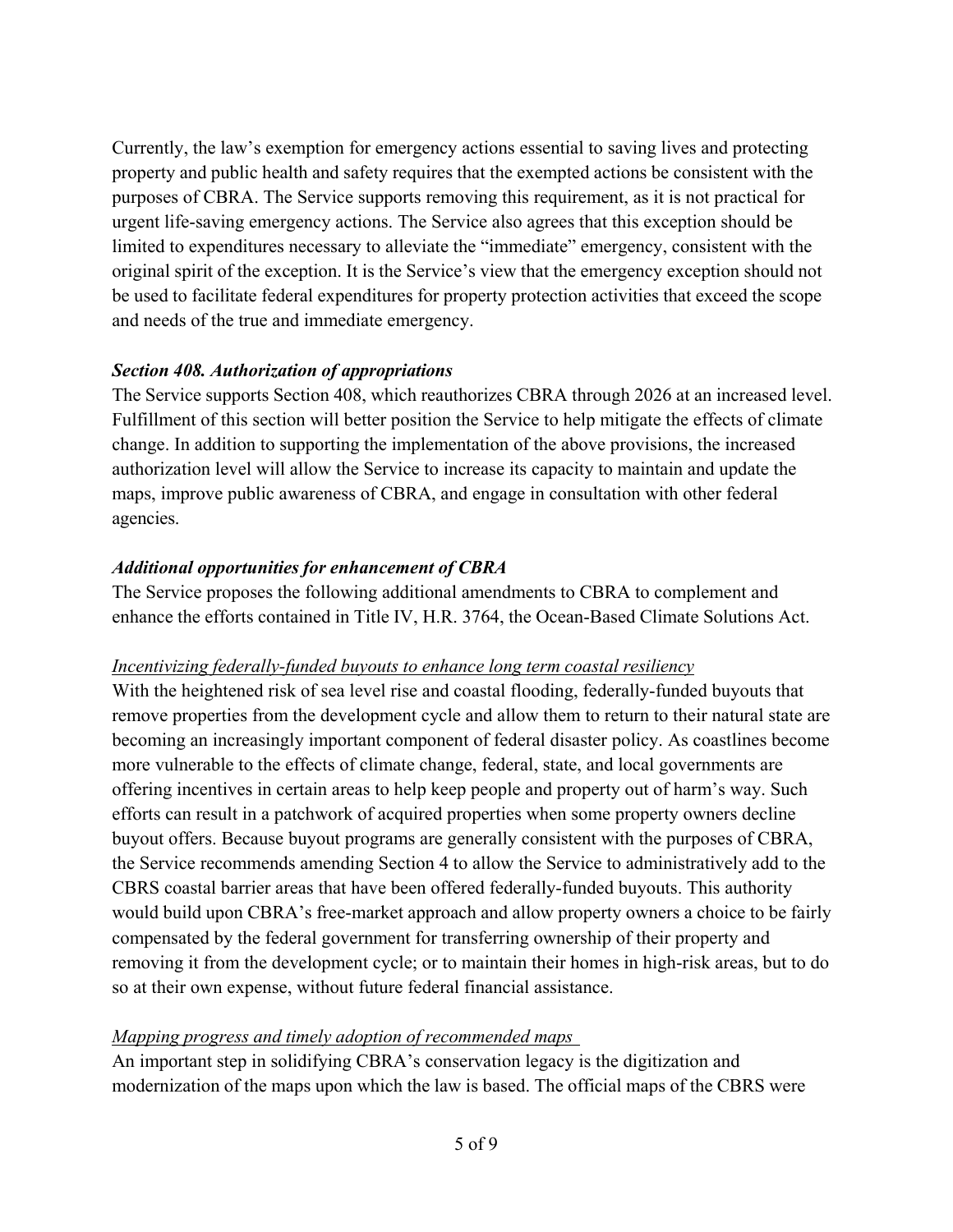first created more than 40 years ago. Today's technology produces more refined maps and digital data that are more easily accessed and understood by the public. Congress recognized the challenges associated with the outdated maps and, through the 2000 and 2005 CBRA reauthorizations, directed the Service to prepare digital maps for the entire CBRS and make recommendations for its expansion. The Service agrees that the maps should be modernized and is working diligently on that effort.

To date, the Service has transmitted comprehensively revised maps for approximately 14 percent of the CBRS to Congress for consideration and Congress has adopted modernized maps for 9 percent of the acreage within the CBRS.

The Service is actively remapping an additional 26 percent of the CBRS. This includes the Hurricane Sandy Remapping Project, through which the Service is modernizing and remapping the official maps of the CBRS for the nine states affected by Hurricane Sandy in 2012. The Service is also undertaking smaller mapping projects to address mapping errors and make technical corrections, including revising the maps for certain units in Florida and South Carolina. The maps associated with these projects recently underwent public review and we look forward to delivering the Service's final recommended maps to Congress in the near future.

Congress' adoption of final recommended maps produced by the Service will help enhance coastal resiliency and sustainability by improving federal agency compliance with CBRA and by adding other vulnerable coastal areas that qualify as undeveloped coastal barriers to the CBRS. Many of these revised maps also correct mapping errors affecting property owners and provide more accurate and accessible CBRS data for planning coastal infrastructure projects, habitat conservation efforts, and flood risk mitigation measures. We would appreciate the opportunity to brief the Committee on the process and on outstanding maps.

# **Title VII – Strengthening marine mammal conservation**

The Marine Mammal Protection Act (MMPA) of 1972 established a federal responsibility for the management and conservation of marine mammals and was the first statute to call for an ecosystem approach to natural resource management and conservation. Jurisdiction under the MMPA is shared between the Service and the National Marine Fisheries Service, with the Service having authority over the conservation and management of sea and marine otters, walrus, polar bear, three species of manatee, and dugong.

Despite the significant conservation gains since the passage of the MMPA nearly 50 years ago, many marine mammal populations continue to face declines due to habitat loss and other anthropogenic impacts such as boat strikes and entanglement in marine debris. The Service supports efforts to strengthen MMPA implementation and enhance conservation delivery for marine mammals, such as those in Title VII of the Ocean-Based Climate Solutions Act. We offer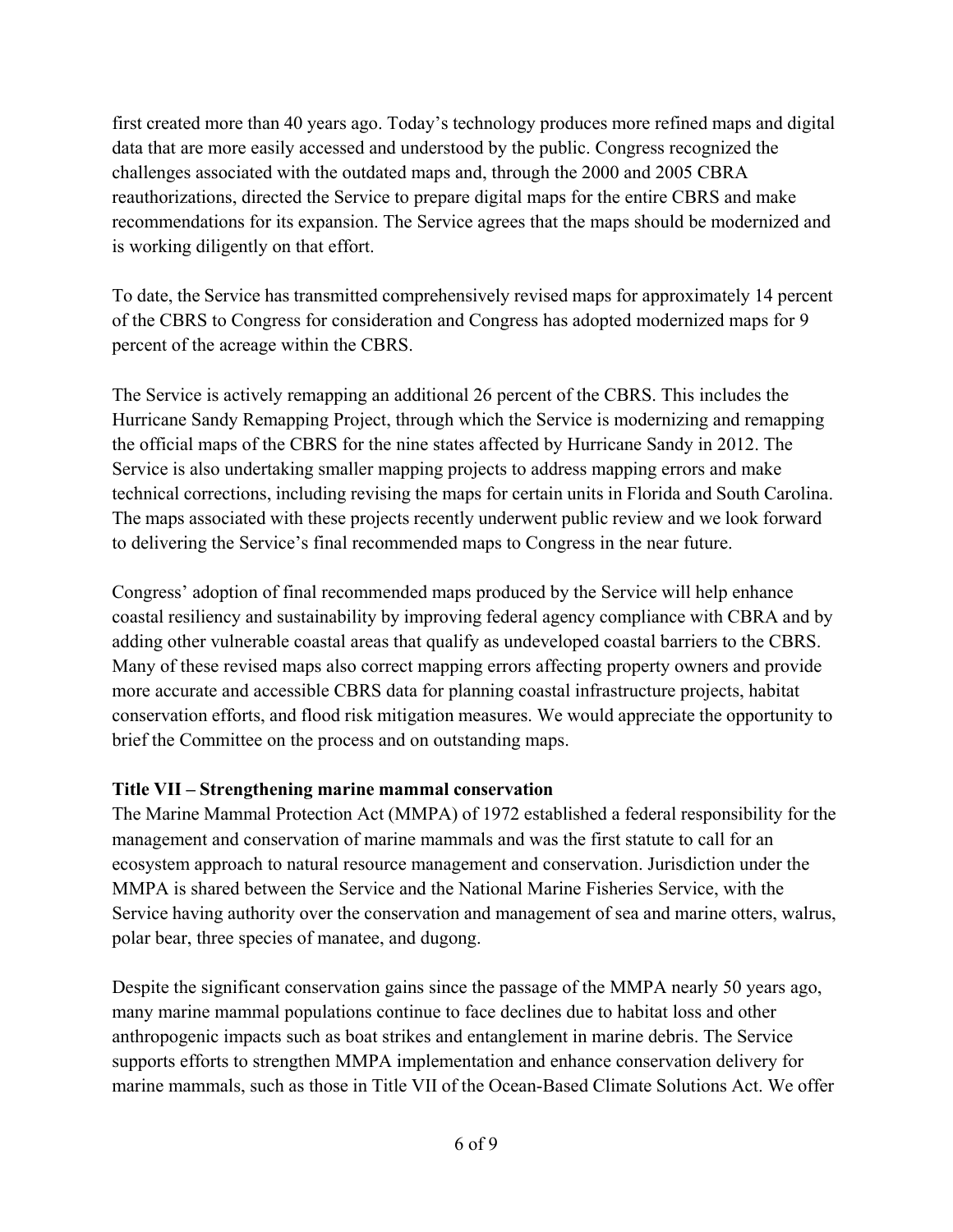the below comments on the sections in this title and look forward to working with the Committee on this and other marine mammal legislation.

### *Section 701. Conservation of marine mammals adversely affected by climate change*

Section 701 directs the Administrator of the National Oceanic and Atmospheric Administration (NOAA) to designate a list of marine mammal species and stocks that may be negatively impacted by climate change and to develop climate impact management plans for the entities on that list. The Service supports the intent of this section to increase the consideration of climate change impacts in marine mammal management and conservation and recommends that this section direct coordination with the Service for those species under Service jurisdiction. All Service-managed stocks are already facing the effects of climate change, including loss of sea ice and changes in the range and abundance of important prey species. As such, the Service recommends that the listing process be struck from this section so that agencies can focus limited resources on developing and implementing measures to address the impacts of climate on marine mammals.

Section 701 also recognizes the inherent connection between climate impact management plans and similar plans under Section 115 of the MMPA (conservation plans) and Section 4 of the Endangered Species Act (recovery plans) and encourages the integration of such plans. The Service appreciates the Committee's consideration of these complementary plans and recommends that the requirements of Section 701 be incorporated into existing requirements for similar plans under the MMPA and other conservation statutes to avoid duplicative efforts. Many of the components of climate impact management plans are already considered in existing species planning efforts. By incorporating the concepts of this section into existing management and recovery plans, we can achieve more effective and efficient conservation for marine mammals.

# *Additional Marine Mammal Sections*

- *Section 702. Vessel speed restrictions in marine mammal habitat*
- *Section 703. Monitoring ocean noise for marine mammal protection*
- *Section 704. Grants for seaports to establish programs to reduce the impacts of vessel traffic and port operations on marine mammals*
- *Section 706. Grants to support technology that reduces underwater noise from vessels*
- *Section 707. Naval technology transfer for quieting federal non-combatant vessels*

The risks and challenges that marine mammals face due to climate change are exacerbated by other human-caused stressors, including vessel strikes and noise pollution. We have seen the harmful effects of these stressors on Service-managed species. Sea otters may alter their behavior in the face of noise pollution, with high levels of noise causing temporary and permanent hearing loss. Slow-moving manatees may be injured or killed by accidental collisions with watercraft, an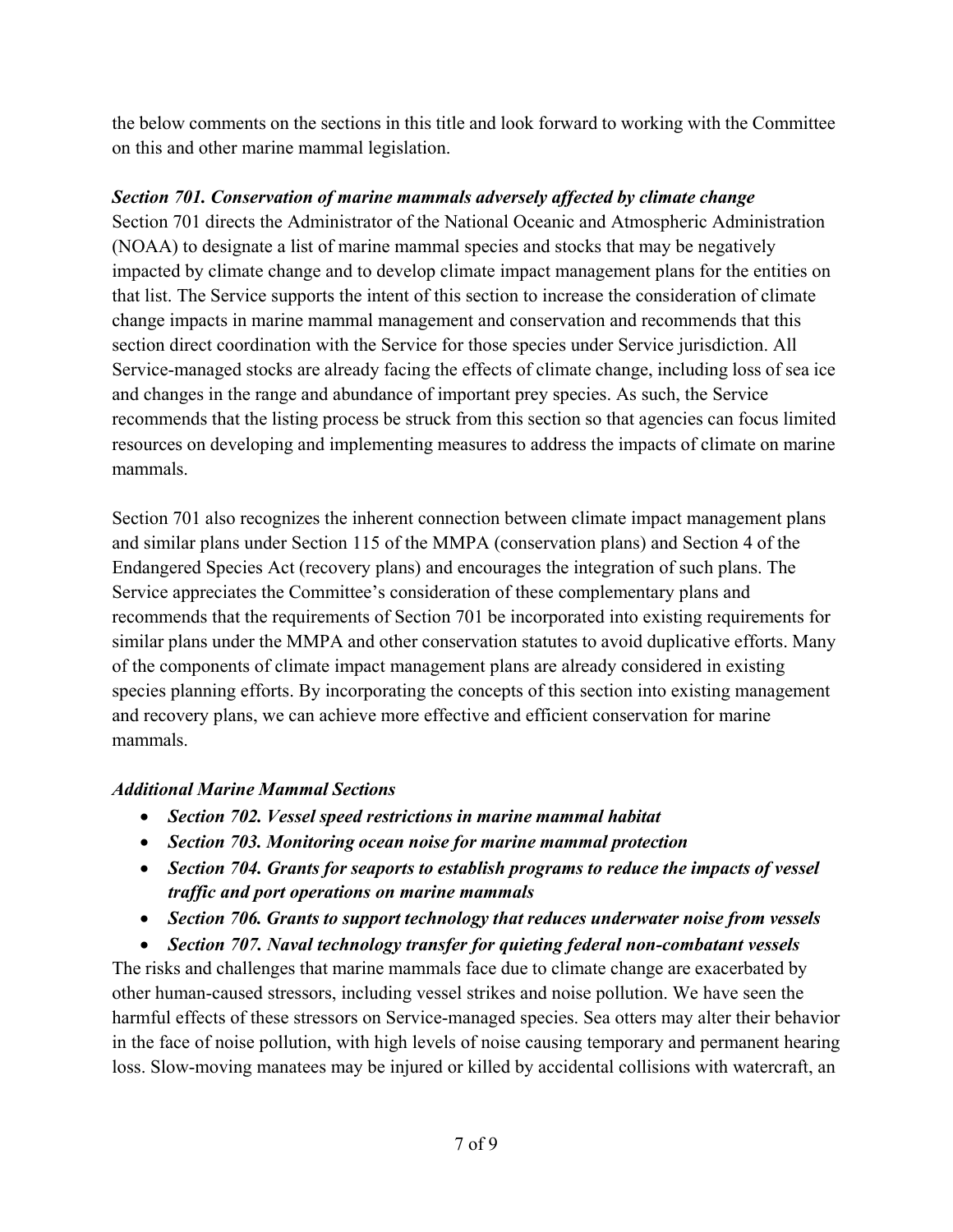ongoing threat that the Service is working to reduce in coordination with state and local authorities.

Sections 702, 703, 704, 706, and 707 of the Ocean-Based Climate Solutions Act authorize NOAA and the U.S. military to pursue various studies, grant programs and regulations with the goals of reducing and mitigating the impacts of ocean noise and vessel strikes. The Service supports these goals and recommends that these sections be carried out in coordination with the Service and, when appropriate, the relevant state, Tribal, and local governments. Coordination among the many agencies responsible for marine mammal conservation is essential in order to provide the best management strategies and practices for marine mammals.

#### **Title I – Blue carbon**

*Section 109. Federal coastal and marine blue carbon restoration and protections; funding*  Section 109 directs the Service, the National Park Service, and NOAA to conduct coastal and marine restoration and protection activities to support blue carbon ecosystems. The Service manages extensive coastal and marine resources, including 760 million acres of Marine National Monument submerged lands and waters, and has vast experience in restoring and protecting coastal wetlands and ecosystems across the country. Many lands and waters of the National Wildlife Refuge System are strategically located along our coasts and estuaries where blue carbon ecosystems are located, and the Service's Coastal Program provides key financial and technical assistance to federal, state, and local agencies as well as local communities for projects that have blue carbon co-benefits. As a result, the Service is well-positioned to execute the Service-related provisions of Section 109 and to further the goals of restoration and protection of our nation's blue carbon ecosystems.

# **Conclusion**

Warming from anthropogenic greenhouse gas emissions will accelerate the rate of climate change, which will in turn have significant consequences for people and natural resources across the globe. In order to address this growing threat, it is essential that we consider all available tools to build climate resilience for communities, species, and habitats. The Ocean-Based Climate Solutions Act recognizes the dual vulnerability and resilience of our coastal and marine resources and proposes, through the policies discussed above, to strengthen the Federal Government's response to climate change through stewardship of these resources. The Service is committed to meeting the challenge a changing climate presents to fish and wildlife resources, and we look forward to working with this Committee and the Congress to enhance this important work.

<sup>&</sup>lt;sup>i</sup> Kyle Onda et al., "Does removal of federal subsidies discourage urban development? An evaluation of the US Coastal Barrier Resources Act," PLoS ONE 15, no. 6 (June 2020): e0233888, accessed March 25, 2021,